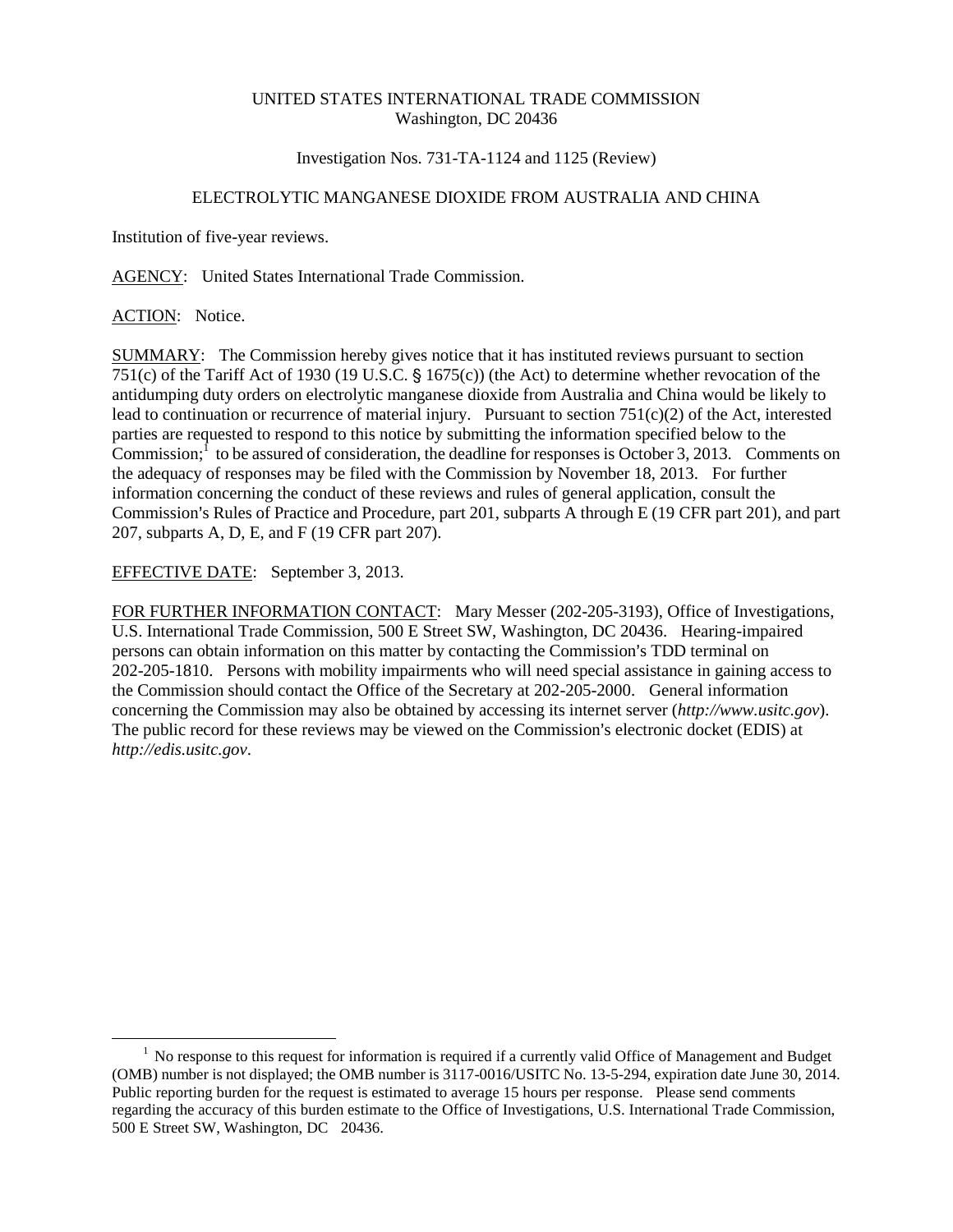#### SUPPLEMENTARY INFORMATION:

Background.--On October 7, 2008, the Department of Commerce issued antidumping duty orders on imports of electrolytic manganese dioxide from Australia and China (73 FR 58537-58539). The Commission is conducting reviews to determine whether revocation of the orders would be likely to lead to continuation or recurrence of material injury to the domestic industry within a reasonably foreseeable time. It will assess the adequacy of interested party responses to this notice of institution to determine whether to conduct full or expedited reviews. The Commission's determinations in any expedited reviews will be based on the facts available, which may include information provided in response to this notice.

Definitions.--The following definitions apply to these reviews:

- (1) *Subject Merchandise* is the class or kind of merchandise that is within the scope of the five-year reviews, as defined by the Department of Commerce.
- (2) The *Subject Countries* in these reviews are Australia and China.
- (3) The *Domestic Like Product* is the domestically produced product or products which are like, or in the absence of like, most similar in characteristics and uses with, the *Subject Merchandise*. In its original determinations, the Commission defined a single *Domestic Like Product* as electrolytic manganese dioxide coextensive with Commerce's scope.
- (4) The *Domestic Industry* is the U.S. producers as a whole of the *Domestic Like Product*, or those producers whose collective output of the *Domestic Like Product* constitutes a major proportion of the total domestic production of the product. In its original determinations, the Commission defined the *Domestic Industry* as all domestic producers of electrolytic manganese dioxide.
- (5) The *Order Date* is the date that the antidumping duty orders under review became effective. In these reviews, the *Order Date* is October 7, 2008.
- (6) An *Importer* is any person or firm engaged, either directly or through a parent company or subsidiary, in importing the *Subject Merchandise* into the United States from a foreign manufacturer or through its selling agent.

Participation in the reviews and public service list.--Persons, including industrial users of the *Subject Merchandise* and, if the merchandise is sold at the retail level, representative consumer organizations, wishing to participate in the reviews as parties must file an entry of appearance with the Secretary to the Commission, as provided in section  $201.11(b)(4)$  of the Commission's rules, no later than 21 days after publication of this notice in the *Federal Register*. The Secretary will maintain a public service list containing the names and addresses of all persons, or their representatives, who are parties to the reviews.

Former Commission employees who are seeking to appear in Commission five-year reviews are advised that they may appear in a review even if they participated personally and substantially in the corresponding underlying original investigation. The Commission's designated agency ethics official has advised that a five-year review is not considered the "same particular matter" as the corresponding underlying original investigation for purposes of 18 U.S.C. § 207, the post employment statute for Federal employees, and Commission rule  $201.15(b)$  (19 CFR § 201.15(b)), 73 FR 24609 (May 5, 2008). This advice was developed in consultation with the Office of Government Ethics. Consequently, former employees are not required to seek Commission approval to appear in a review under Commission rule 19 CFR  $\S 201.15$ , even if the corresponding underlying original investigation was pending when they were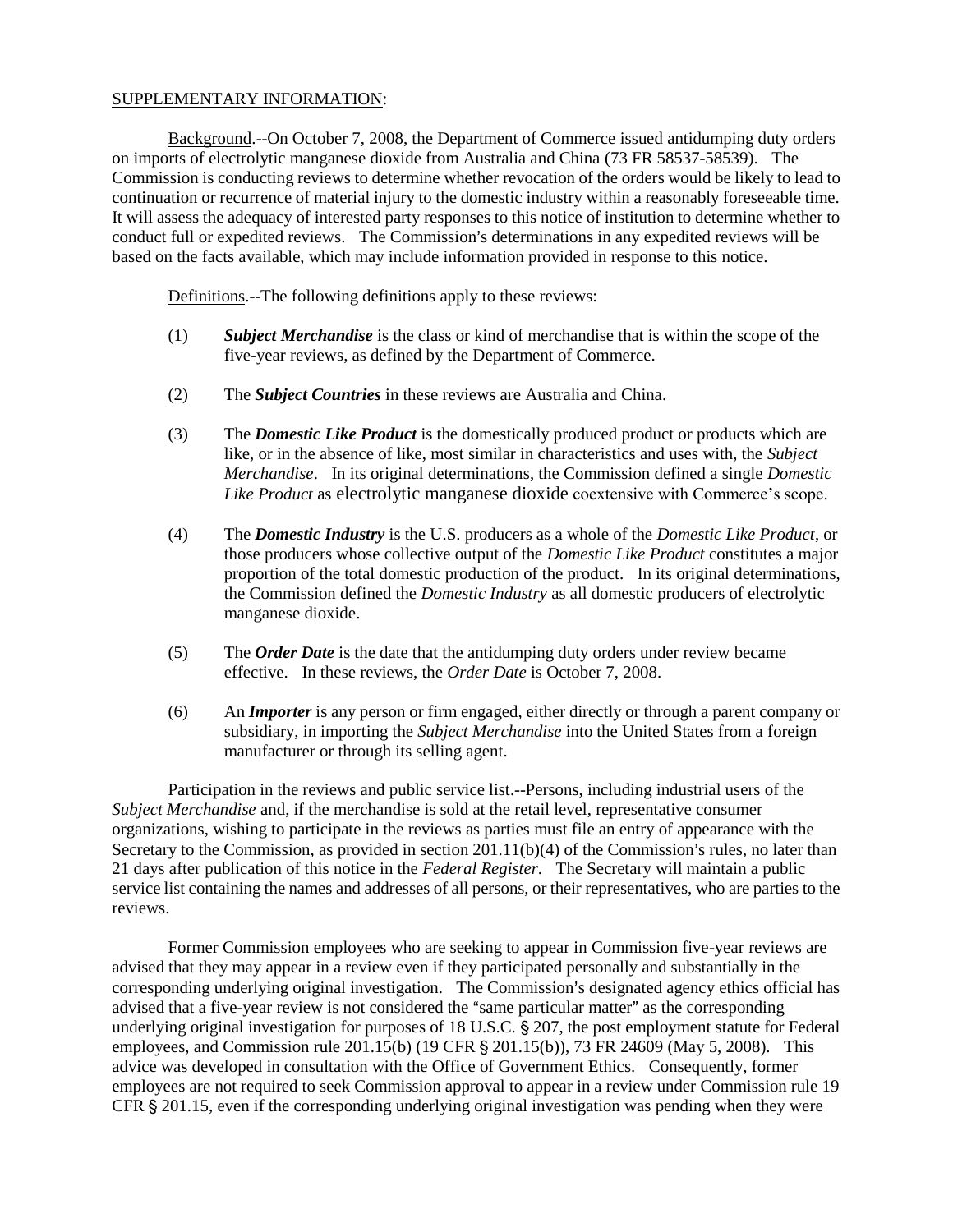Commission employees. For further ethics advice on this matter, contact Carol McCue Verratti, Deputy Agency Ethics Official, at 202-205-3088.

Limited disclosure of business proprietary information (BPI) under an administrative protective order (APO) and APO service list.--Pursuant to section  $207.7(a)$  of the Commission's rules, the Secretary will make BPI submitted in these reviews available to authorized applicants under the APO issued in the reviews, provided that the application is made no later than 21 days after publication of this notice in the *Federal Register.* Authorized applicants must represent interested parties, as defined in 19 U.S.C. § 1677(9), who are parties to the reviews. A separate service list will be maintained by the Secretary for those parties authorized to receive BPI under the APO.

Certification.--Pursuant to section  $207.3$  of the Commission's rules, any person submitting information to the Commission in connection with these reviews must certify that the information is accurate and complete to the best of the submitter's knowledge. In making the certification, the submitter will be deemed to consent, unless otherwise specified, for the Commission, its employees, and contract personnel to use the information provided in any other reviews or investigations of the same or comparable products which the Commission conducts under Title VII of the Act, or in internal audits and investigations relating to the programs and operations of the Commission pursuant to 5 U.S.C. Appendix 3.

Written submissions.--Pursuant to section 207.61 of the Commission's rules, each interested party response to this notice must provide the information specified below. The deadline for filing such responses is October 3, 2013. Pursuant to section  $207.62(b)$  of the Commission's rules, eligible parties (as specified in Commission rule 207.62(b)(1)) may also file comments concerning the adequacy of responses to the notice of institution and whether the Commission should conduct expedited or full reviews. The deadline for filing such comments is November 18, 2013. All written submissions must conform with the provisions of sections 201.8 and 207.3 of the Commission's rules and any submissions that contain BPI must also conform with the requirements of sections  $201.6$  and  $207.7$  of the Commission's rules. Regarding electronic filing requirements under the Commission's rules, see also the Commission's Handbook on E-Filing, available on the Commission's website at *http://edis.usitc.gov*. Also, in accordance with sections  $201.16(c)$  and  $207.3$  of the Commission's rules, each document filed by a party to the reviews must be served on all other parties to the reviews (as identified by either the public or APO service list as appropriate), and a certificate of service must accompany the document (if you are not a party to the reviews you do not need to serve your response).

Inability to provide requested information.--Pursuant to section  $207.61(c)$  of the Commission's rules, any interested party that cannot furnish the information requested by this notice in the requested form and manner shall notify the Commission at the earliest possible time, provide a full explanation of why it cannot provide the requested information, and indicate alternative forms in which it can provide equivalent information. If an interested party does not provide this notification (or the Commission finds the explanation provided in the notification inadequate) and fails to provide a complete response to this notice, the Commission may take an adverse inference against the party pursuant to section 776(b) of the Act (19 U.S.C.  $\S$  1677e(b)) in making its determinations in the reviews.

INFORMATION TO BE PROVIDED IN RESPONSE TO THIS NOTICE OF INSTITUTION: If you are a domestic producer, union/worker group, or trade/business association; import/export *Subject Merchandise* from more than one *Subject Country*; or produce *Subject Merchandise* in more than one *Subject Country*, you may file a single response. If you do so, please ensure that your response to each question includes the information requested for each pertinent *Subject Country.* As used below, the term "firm" includes any related firms.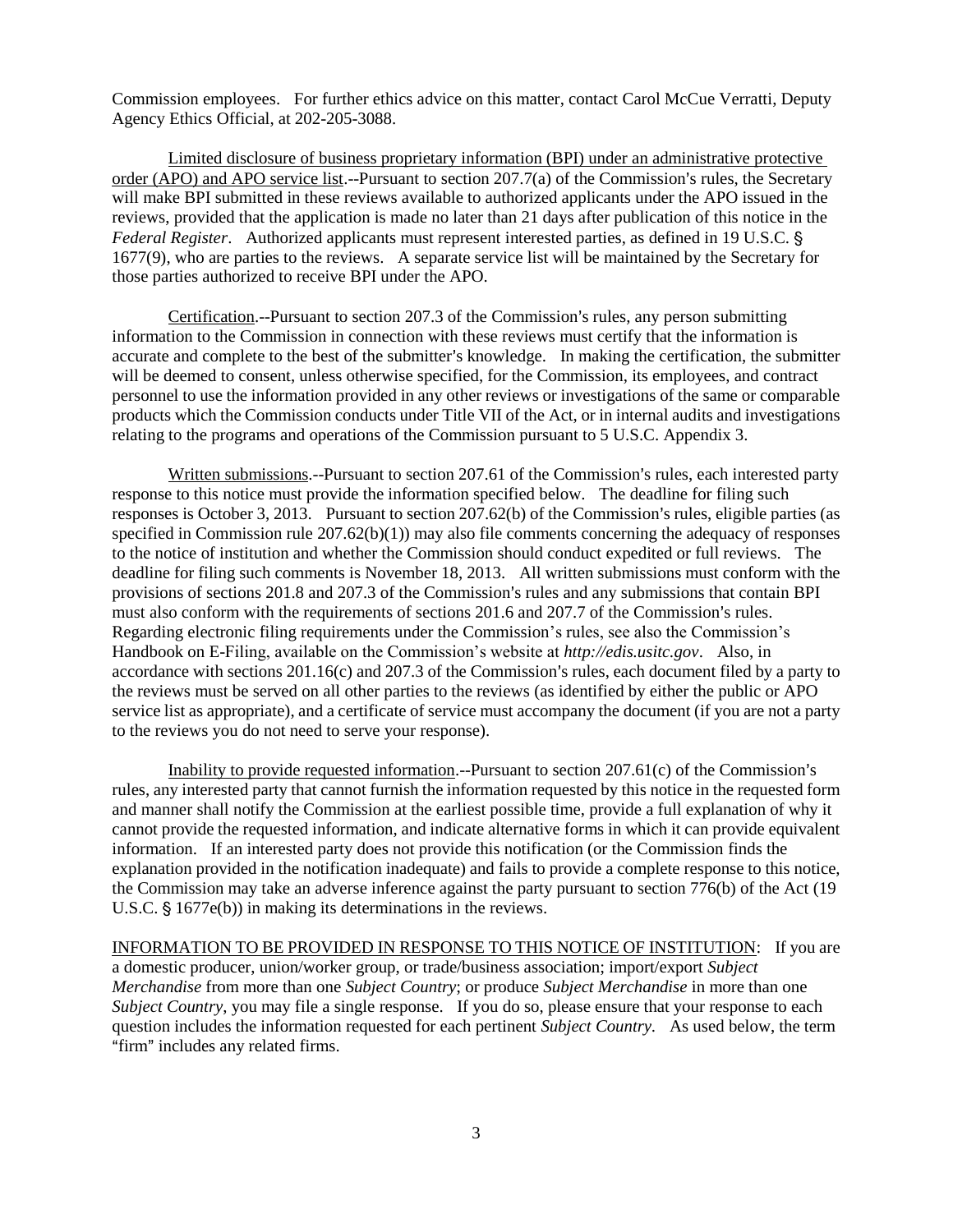- (1) The name and address of your firm or entity (including World Wide Web address) and name, telephone number, fax number, and E-mail address of the certifying official.
- (2) A statement indicating whether your firm/entity is a U.S. producer of the *Domestic Like Product*, a U.S. union or worker group, a U.S. importer of the *Subject Merchandise*, a foreign producer or exporter of the *Subject Merchandise*, a U.S. or foreign trade or business association, or another interested party (including an explanation). If you are a union/worker group or trade/business association, identify the firms in which your workers are employed or which are members of your association.
- (3) A statement indicating whether your firm/entity is willing to participate in these reviews by providing information requested by the Commission.
- (4) A statement of the likely effects of the revocation of the antidumping duty orders on the *Domestic Industry* in general and/or your firm/entity specifically. In your response, please discuss the various factors specified in section 752(a) of the Act (19 U.S.C.  $\S$  1675a(a)) including the likely volume of subject imports, likely price effects of subject imports, and likely impact of imports of *Subject Merchandise* on the *Domestic Industry*.
- (5) A list of all known and currently operating U.S. producers of the *Domestic Like Product*. Identify any known related parties and the nature of the relationship as defined in section  $771(4)(B)$  of the Act (19 U.S.C. § 1677(4)(B)).
- (6) A list of all known and currently operating U.S. importers of the *Subject Merchandise* and producers of the *Subject Merchandise* in each *Subject Country* that currently export or have exported *Subject Merchandise* to the United States or other countries since the *Order Date*.
- (7) A list of 3-5 leading purchasers in the U.S. market for the *Domestic Like Product* and the *Subject Merchandise* (including street address, World Wide Web address, and the name, telephone number, fax number, and E-mail address of a responsible official at each firm).
- (8) A list of known sources of information on national or regional prices for the *Domestic Like Product* or the *Subject Merchandise* in the U.S. or other markets.
- (9) If you are a U.S. producer of the *Domestic Like Product*, provide the following information on your firm's operations on that product during calendar year 2012, except as noted (report quantity data in short tons and value data in U.S. dollars, f.o.b. plant). If you are a union/worker group or trade/business association, provide the information, on an aggregate basis, for the firms in which your workers are employed/which are members of your association.
	- (a) Production (quantity) and, if known, an estimate of the percentage of total U.S. production of the *Domestic Like Product* accounted for by your firm's(s') production;
	- (b) Capacity (quantity) of your firm to produce the *Domestic Like Product* (i.e., the level of production that your establishment(s) could reasonably have expected to attain during the year, assuming normal operating conditions (using equipment and machinery in place and ready to operate), normal operating levels (hours per week/weeks per year), time for downtime, maintenance, repair, and cleanup, and a typical or representative product mix);
	- (c) the quantity and value of U.S. commercial shipments of the *Domestic Like Product* produced in your U.S. plant(s);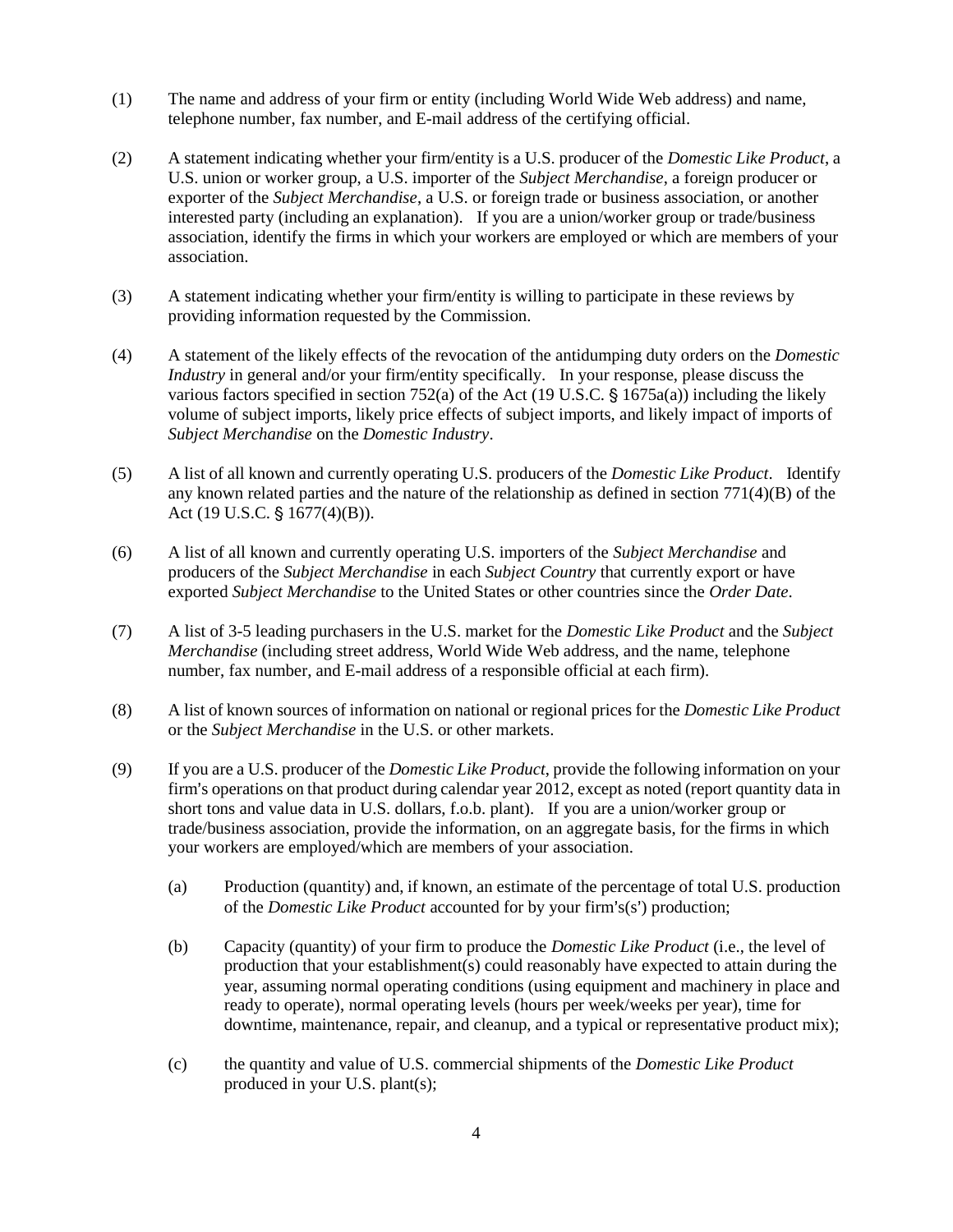- (d) the quantity and value of U.S. internal consumption/company transfers of the *Domestic Like Product* produced in your U.S. plant(s); and
- (e) the value of (i) net sales, (ii) cost of goods sold (COGS), (iii) gross profit, (iv) selling, general and administrative (SG&A) expenses, and (v) operating income of the *Domestic Like Product* produced in your U.S. plant(s) (include both U.S. and export commercial sales, internal consumption, and company transfers) for your most recently completed fiscal year (identify the date on which your fiscal year ends).
- (10) If you are a U.S. importer or a trade/business association of U.S. importers of the *Subject Merchandise* from the *Subject Country(ies)*, provide the following information on your firm's(s') operations on that product during calendar year 2012 (report quantity data in short tons and value data in U.S. dollars). If you are a trade/business association, provide the information, on an aggregate basis, for the firms which are members of your association.
	- (a) The quantity and value (landed, duty-paid but not including antidumping duties) of U.S. imports and, if known, an estimate of the percentage of total U.S. imports of *Subject Merchandise* from each *Subject Country* accounted for by your firm's(s') imports;
	- (b) the quantity and value (f.o.b. U.S. port, including antidumping duties) of U.S. commercial shipments of *Subject Merchandise* imported from each *Subject Country*; and
	- (c) the quantity and value (f.o.b. U.S. port, including antidumping duties) of U.S. internal consumption/company transfers of *Subject Merchandise* imported from each *Subject Country*.
- (11) If you are a producer, an exporter, or a trade/business association of producers or exporters of the *Subject Merchandise* in the *Subject Country(ies)*, provide the following information on your firm's(s') operations on that product during calendar year 2012 (report quantity data in short tons and value data in U.S. dollars, landed and duty-paid at the U.S. port but not including antidumping duties). If you are a trade/business association, provide the information, on an aggregate basis, for the firms which are members of your association.
	- (a) Production (quantity) and, if known, an estimate of the percentage of total production of *Subject Merchandise* in each *Subject Country* accounted for by your firm's(s') production;
	- (b) Capacity (quantity) of your firm(s) to produce the *Subject Merchandise* in each *Subject Country* (i.e., the level of production that your establishment(s) could reasonably have expected to attain during the year, assuming normal operating conditions (using equipment and machinery in place and ready to operate), normal operating levels (hours per week/weeks per year), time for downtime, maintenance, repair, and cleanup, and a typical or representative product mix); and
	- (c) the quantity and value of your firm's(s') exports to the United States of *Subject Merchandise* and, if known, an estimate of the percentage of total exports to the United States of *Subject Merchandise* from each *Subject Country* accounted for by your firm's(s') exports.
- (12) Identify significant changes, if any, in the supply and demand conditions or business cycle for the *Domestic Like Product* that have occurred in the United States or in the market for the *Subject*